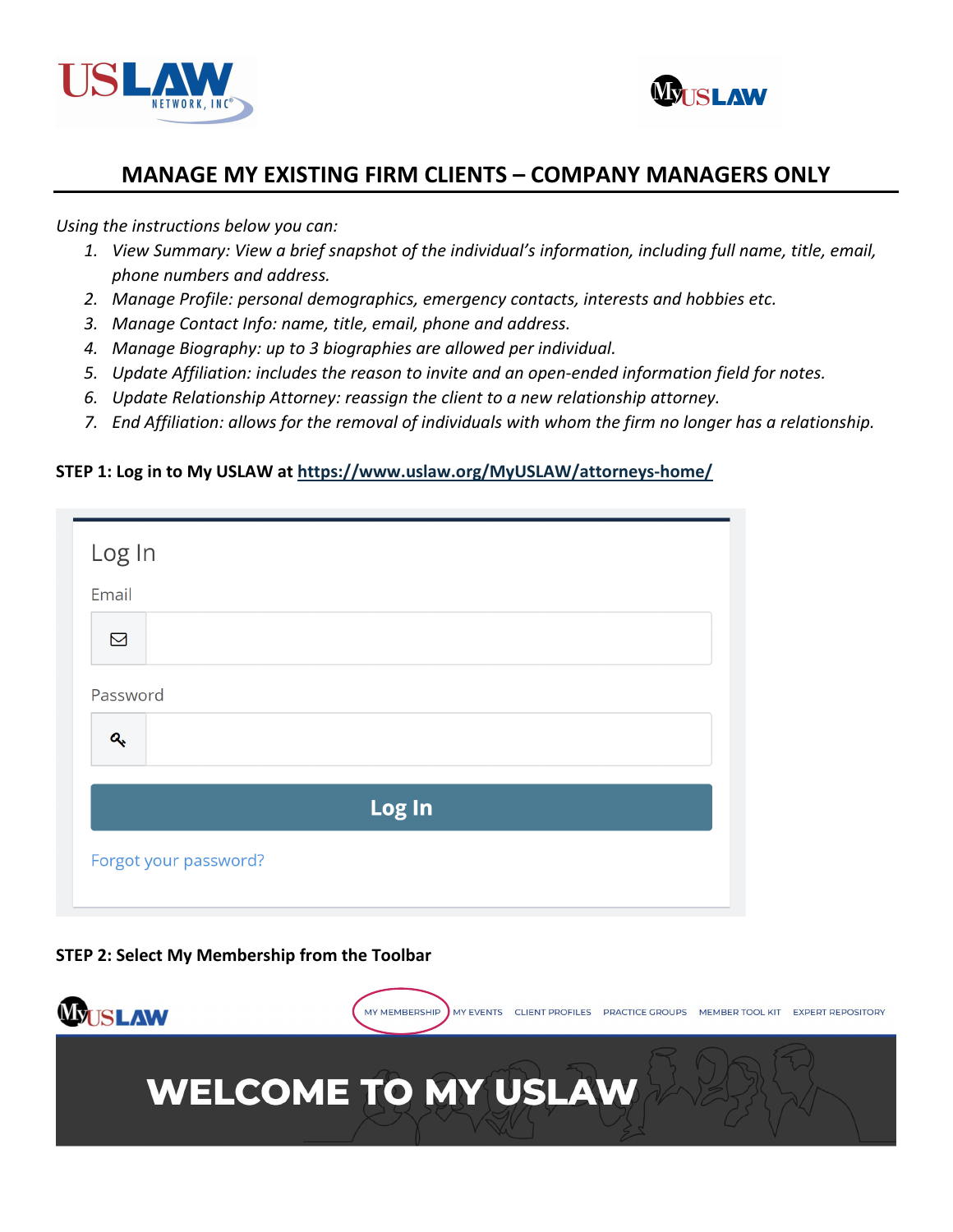



### **STEP 3: Select My Firm Clients**

| My Membership                 |
|-------------------------------|
| My Profile                    |
| My Contact Information        |
| <b>My Event Registrations</b> |
| My Biography                  |
| My Firm Profile               |
| My Firm Roster                |
| My Firm Clients               |
| Login and Privacy Settings    |

### **STEP 4: Navigate to the appropriate individual. Select the desired action from the menu options.**

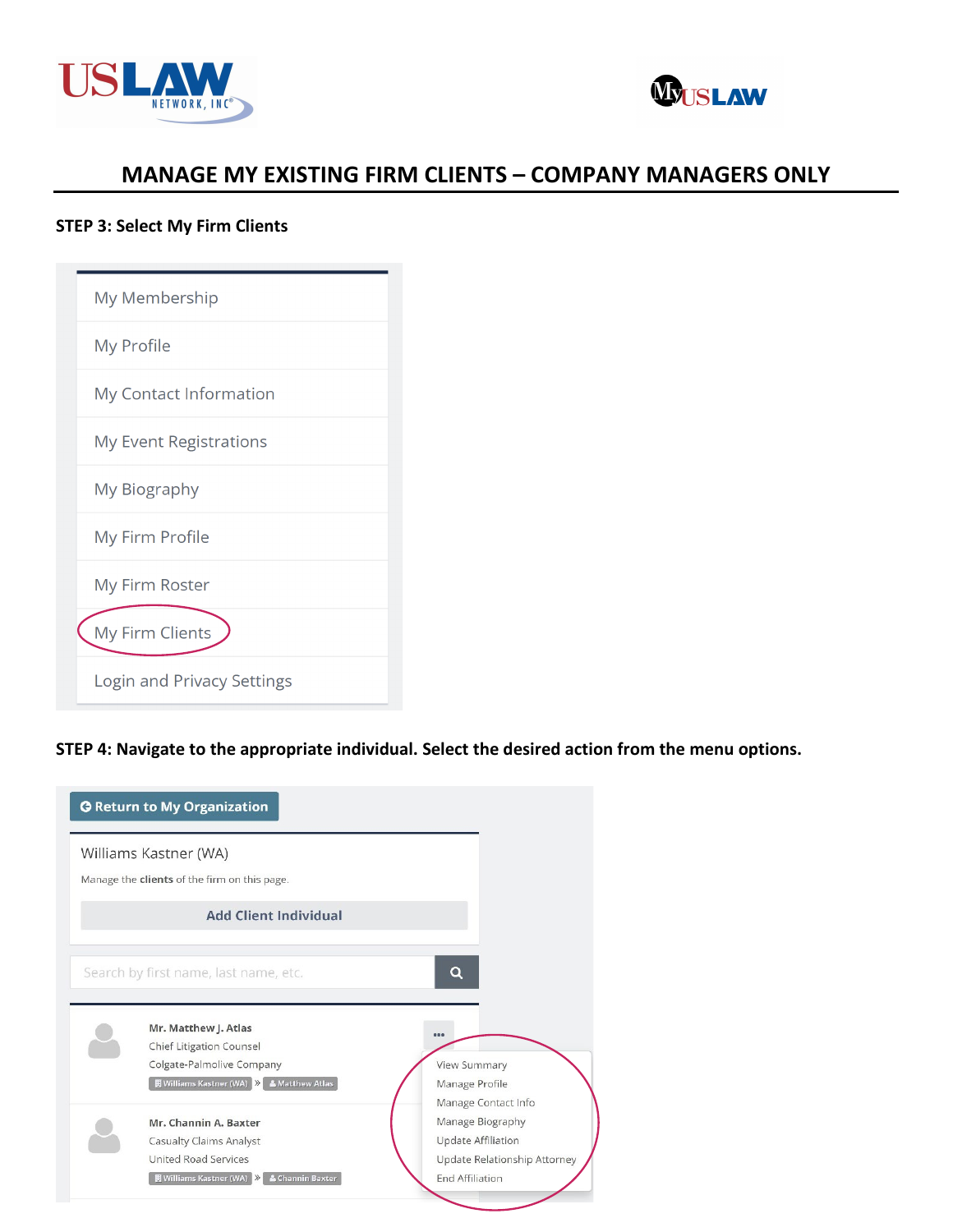



#### **View Summary**

*View a brief snapshot of the individual's information, including full name, title, email, phone numbers and address.*



### **Manage Profile**

*This section allows you to edit demographics, emergency contacts, interests, spouse/significant other, certifications, education, memberships and social media links. Next to each section, select the "edit" option to modify your existing data.*

| Demographics                | Edit |
|-----------------------------|------|
| Gender                      | Male |
| <b>Ethnicity/Race</b>       |      |
| <b>Birthdate</b>            |      |
| <b>Dietary Restrictions</b> |      |
| <b>Shirt Size</b>           |      |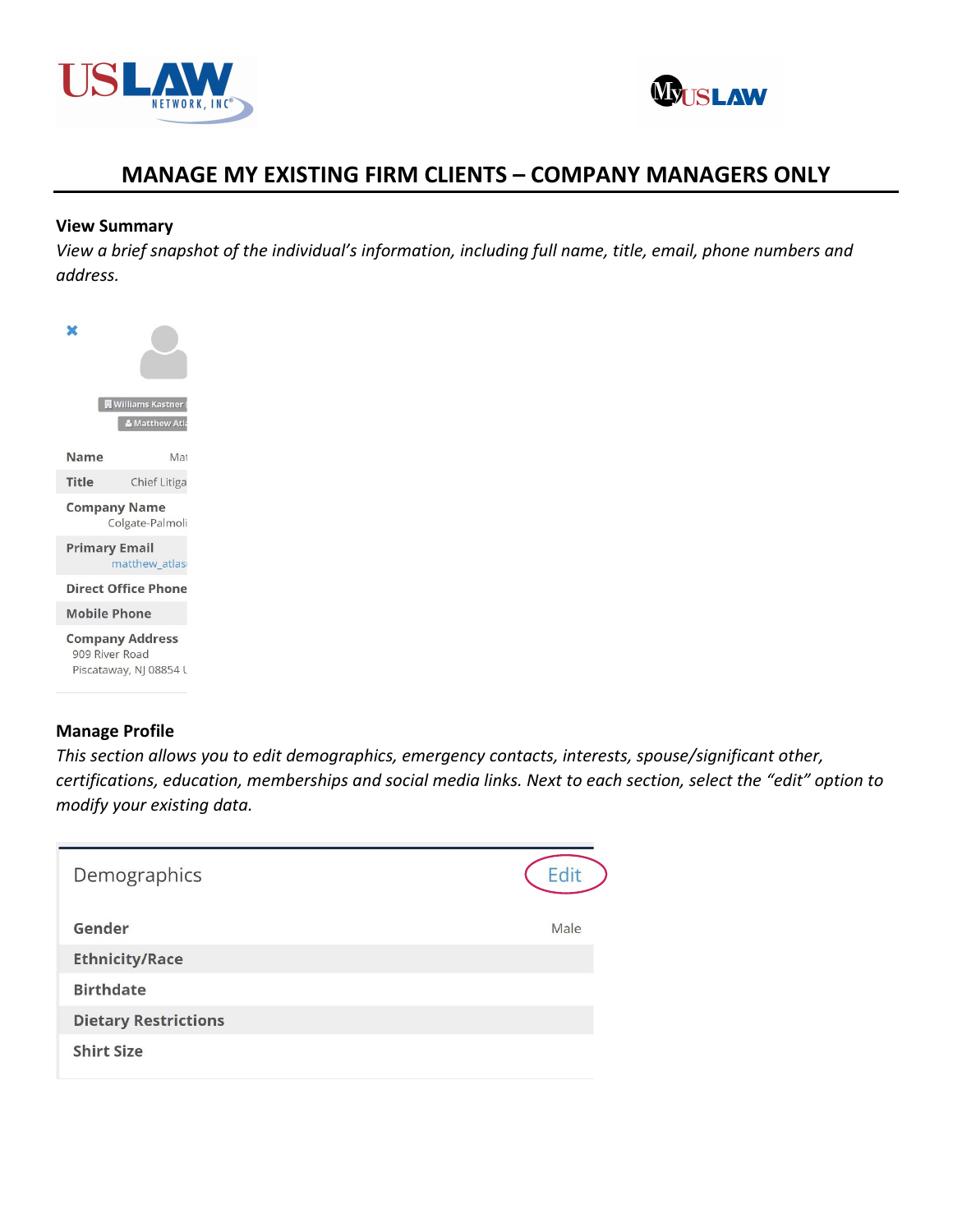



### **Manage Contact Info**

*This section allows you to edit name, title, addresses, phone numbers, email and firm profile links. Next to each section, select the "edit" option to modify your existing data.*

| Name and Title    |        |
|-------------------|--------|
| <b>Salutation</b> | Mr.    |
| <b>First Name</b> | lessie |

### **Manage Biography**

*From this section, you can edit existing biographies or add additional ones. Each individual may now have up to 3 biographies. Each biography can be tagged with applicable practice group(s). If multiple biographies are on file, one must be marked as primary.*

# Add New Biography

Up to 3 biographies are allowed.

| Practice Group(s)                     |  |
|---------------------------------------|--|
| Appellate Law                         |  |
| <b>Banking and Financial Services</b> |  |
| Cannabis Law                          |  |
| Commercial Law                        |  |
| Complex Tort and Product Liability    |  |
| *Biography Text                       |  |

 $\Box$  Is Primary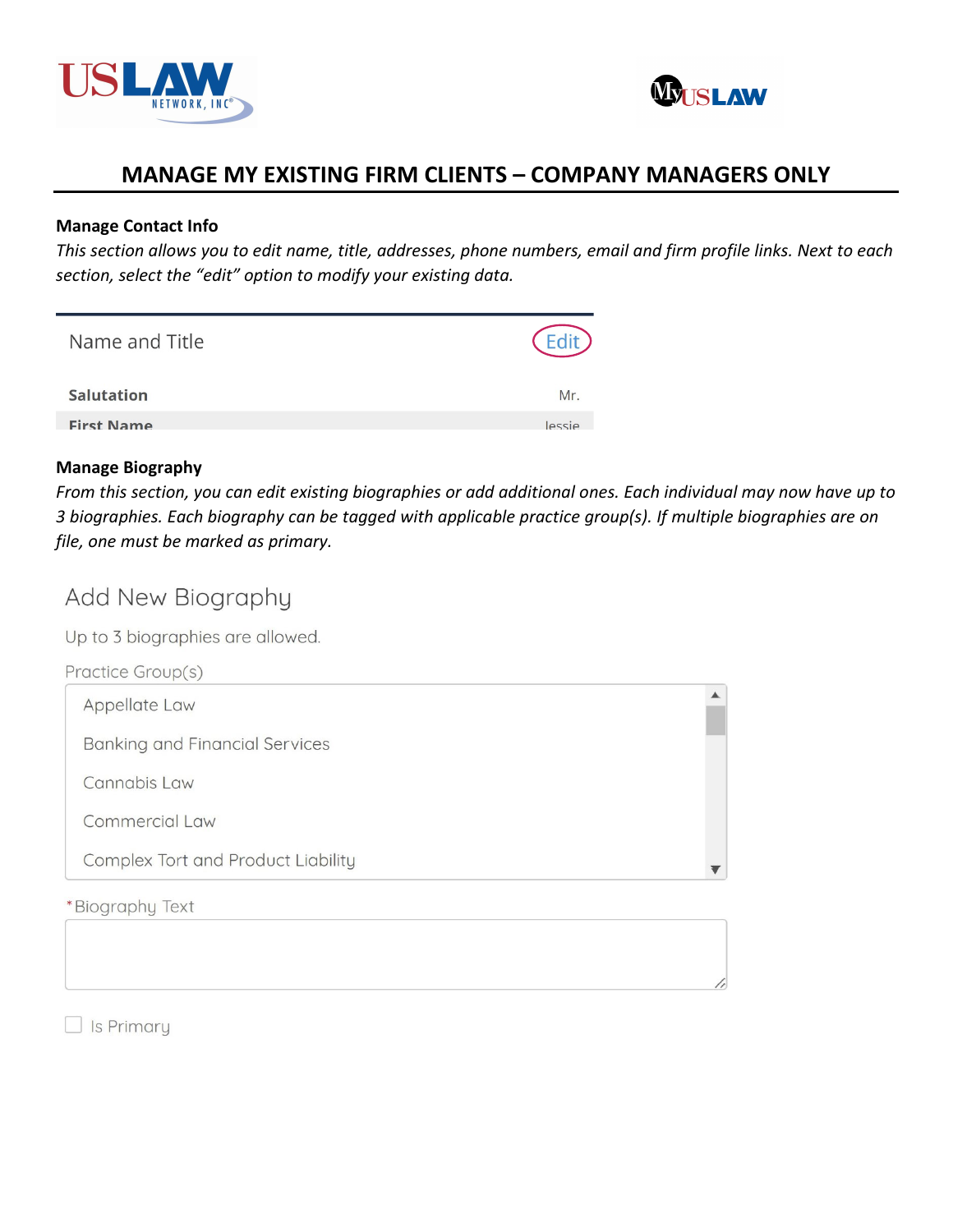



### **Update Affiliation**

*This section allows you to add/edit the reason to invite and the additional information field.*

| <b>Account</b>                | Matthew Atlas         |
|-------------------------------|-----------------------|
| <b>Parent Account</b>         | Williams Kastner (WA) |
| <b>Affiliation Details</b>    |                       |
| <b>Reason To Invite</b>       |                       |
| <b>Additional Information</b> |                       |

### **Update Relationship Attorney**

*This section allows you to reassign a client to a new relationship attorney.*